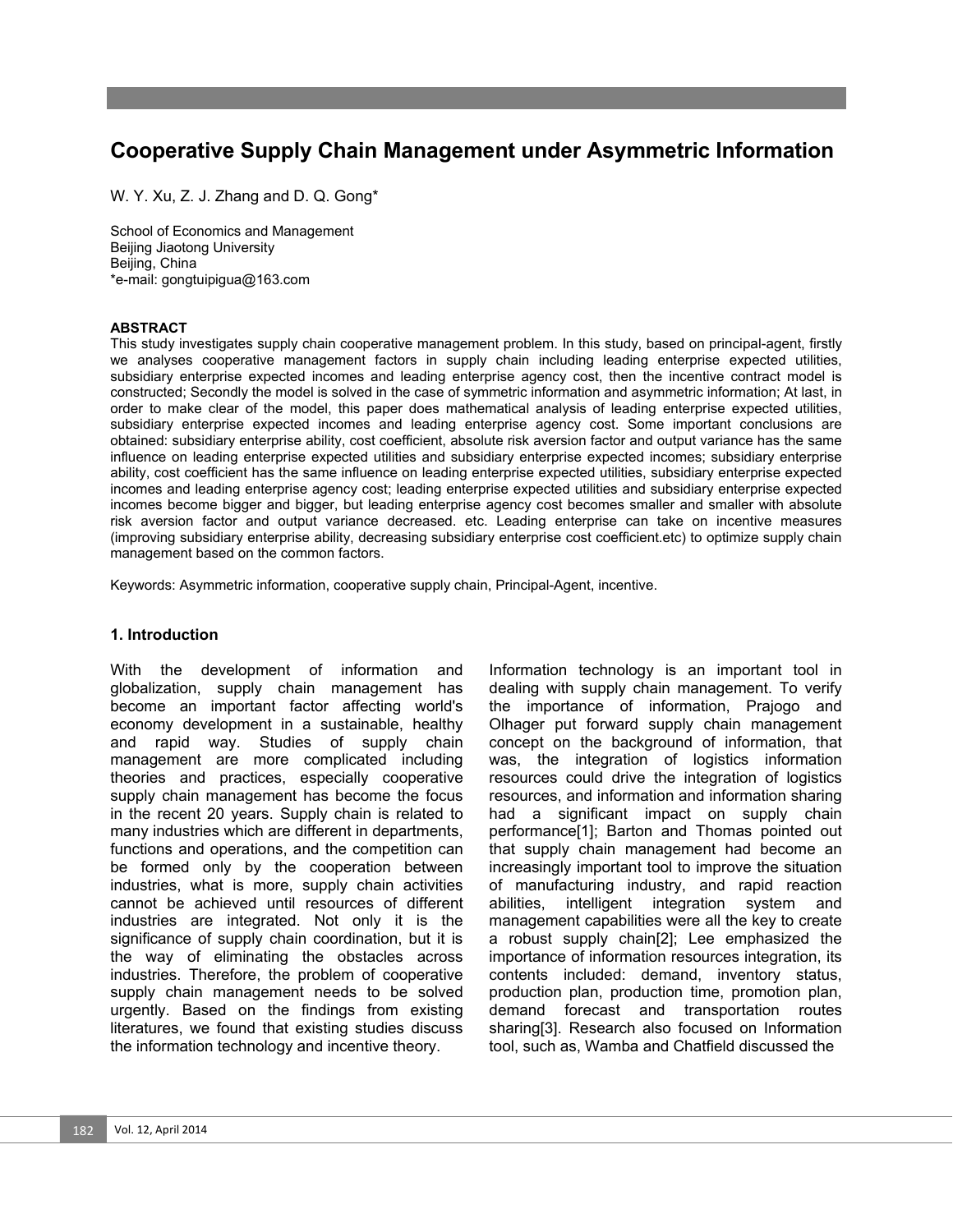application of RF technology in the logistics resources integration [4]. Meanwhile, a dynamic self-assessment of performance on supply chains operating in markets was put forward based on information simulation platform [5][6].

So we can conclude that the quantitative model in the above literatures is information-based.

Incentive theory is another important way of solving cooperative supply chain management problem due to the high cost with information technology. "Cooperation" is one key word of incentive theory, such as, Christopher thought it need cooperation for different supply chain parts in network times[7];With the help of cooperative game theory, Nagarajan and Sosˇic´ analyzed the integration problem of supply chain, and proposed the theory of 'vision', which provided one new way for cooperative supply chain management [8].

"Trust" is another key word of incentive theory, such as, Handfield, Nichols and Sahay thought the trust mechanism is of great importance for supply chain management, holding that robust supply chain is needed to ensure the mutual trust and responsibilities among the system for a long time, and the sharing of information, risk and revenue was crucial [9][10].

"Agent" is also the key word of incentive theory, such as, on the background of global supply chain manufacture network, Jiao, You and Kumar set up a multi-agent (upstream and downstream enterprises involved in supply chain), multi-contracting negotiations (customer demand) model, which is helpful for dealing with spontaneous or semispontaneous problem in supply chain [11]; Brintrup established the supplier selection model of multiagent, multi-target and multi-role at the aim of reducing transaction time and increasing corporate revenue [12];From the perspective of customer needs, Akanle and Zhang put forward optimizing the configuration for supply chain, and they built a multiagent model coordinating iterative bidding mechanism based on interactive algorithms, got the optimum based on genetic algorithm in the end[13]. Actually, the incentive theory in the above literatures is an important and new method in dealing with supply chain cooperative management problem.

To sum up, existing literatures mainly focus on resources configuration, supply chain cooperation, trust mechanism and agent model respectively; the problem is that how to coordinate leading enterprise and subsidiary enterprise overall. At present, the problem has not been resolved by related researches. In this paper, based on principal-agent, it analyzes the cooperative management problem in the supply chain, so the incentive contract model is constructed and solved in the case of symmetric information and asymmetric information; Some important conclusions can be obtained by the model. We organize this paper as following: In section 2, we present the incentive contract model, which forms the theoretical foundation of this study. In section 3, we solve the model, which provide the base for analysis. In section 4, we present the analytical model through which we can coordinate leading enterprise and subsidiary enterprise. Finally we conclude the whole study.

# **2. Principal-agent model of cooperative supply chain management**

The origin and development of principal-agent theory provides scientific solution for the incentive problem of supply chain, and mechanism design is effective way of tackling with principal-agent problem,by looking for the common parameter related to both the principal and the agent in case of symmetric information and asymmetric information [14].

Leading enterprise and subsidiary enterprise are comprised of Stackelberg model, in which, leading enterprise is the principal (one leading enterprise assumed), subsidiary enterprise is the agent(one subsidiary enterprise assumed). Leading enterprise monitors the activities of subsidiary enterprise while paying agency cost. In the paper, the factors related to the model consist of leading enterprise expected utilities, subsidiary enterprise expected incomes and leading enterprise agency cost.

# *2.1 Mathematical description of model*

(1)Subsidiary enterprise expected incomes

(a)The sales model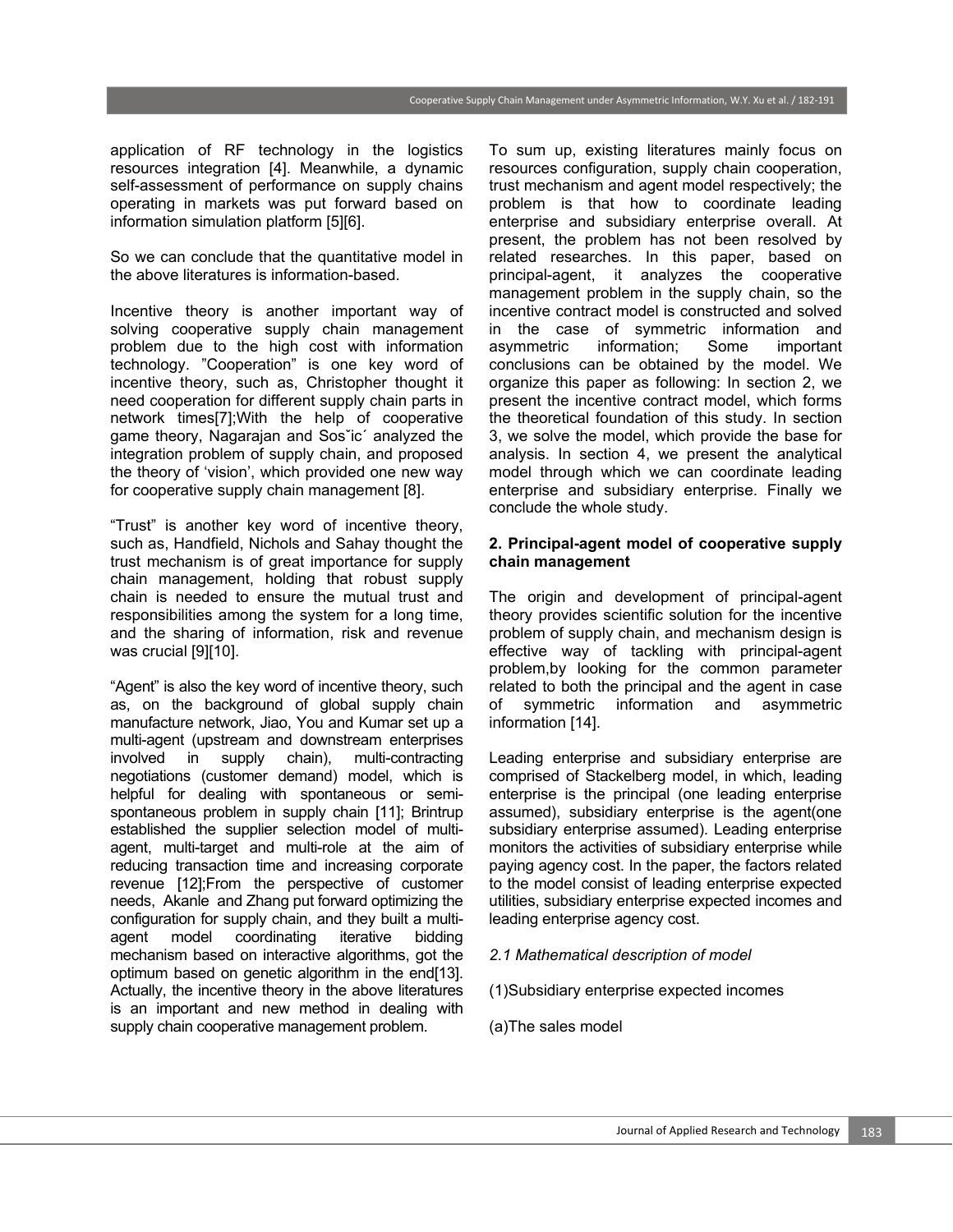Subsidiary enterprise provides products or service to the market in a certain level of effort, the sales of products or service (that is *Q* ) are subjected to subsidiary enterprise ability, market prosperity and market random.

$$
Q = Af(x) + B + \theta \tag{1}
$$

Where  $Q$  is the sales;  $A$  is subsidiary enterprise ability ( $A > 0$ ); X is the effort,  $f(x)$  is the function, and  $f'(x) > 0$ , that means marginal sales are positive, that also means the sales are positive with subsidiary enterprise ability;  $f'(x) < 0$ , that means the rate of increasing in sales is decreasing; The constant *B* is market prosperity;  $\theta$  is market ran, and  $\theta \stackrel{\sim}{\sim} N(0, \sigma^2)$   $\theta$   $\sigma^2$  is the output variance).

If  $f(x) = x^{r_1}$ , where  $0 < r_1 < 1$ , equation  $f(x) = x^{r_1}$  is consistent with the restrictions above. Supposing  $Y = X^{T_1}$ , so  $Q = AX + B + \theta$ .

And we can see the full linear relations in expression  $x^{n} \rightarrow X \rightarrow \varnothing$ , so  $\varnothing = Af(x) + B + \theta$ is simplified as  $Q = Ax + B + \theta$  when  $f(x) = x$ .

## (b) Subsidiary enterprise incomes

Subsidiary enterprise generates sales in a certain level of effort, then leading enterprise needs to pay for subsidiary enterprise's work:

$$
s(Q) = \alpha + \beta (p - c) Q \qquad (2)
$$

Where is the price of products or service,  $(p - c)$  Q is the market returns,  $\alpha$  is the fixed Income,  $\beta$  is the market gains share.

#### (c) Subsidiary enterprise cost and profits

Subsidiary enterprise's direct cost is  $C(x)$  when providing products or service, and  $C'(x) > 0, C'(x) \ge 0$ . If  $C(x) = mx^{r_2}$ , where

 $m > 0, r_2 > 1$ , and  $Y = x^{r_1}$ , then  $C(x) = mX^{r_3}$  $(r_3 = r_2 / r_1 > 1)$ , and  $C(x) = mx^{r_2}$  is consistent with the restrictions above. So  $C(x) = mX^{x_3}$  is simplified as  $C(x) = \frac{bx^2}{2}$  when  $\frac{2}{2}$ ,  $r_3 = 2$  $m = \frac{b}{2}$ ,  $r_3 = 2$ , where *b* is cost coefficient.

In addition, subsidiary enterprise must pay risk cost when participating in collaborative incentive contract, and subsidiary enterprise's certainty equivalent profits  $(1)$  reflect its actual income. Supposing the utilities  $u = -e^{rz}$  (Exponential distribution) for subsidiary enterprise, where random  $Z$  is the income(that is different from  $\mathcal{A}(\mathbf{Q})$ ),  $r$  is absolute risk aversion factor, and  $r > 0$  , and  $Z \sim N(m, n^2)$ 

So subsidiary enterprise expected profits are

$$
E u = \int_{-\infty}^{+\infty} -e^{-r} \frac{1}{\sqrt{2\pi}n} e^{-\frac{(z-m)^2}{2n^2}} dz =
$$
  
-e<sup>-r(m-\frac{rn^2}{2})</sup> (3)

Because  $Eu = u(I)$ ,  $-e^{-t(n-\frac{TI}{2})} = -e^{-t(I)}$ 2  $-e^{-t(m-2)/2} = -e^{-t(I)},$  random variable  $I_1 = \alpha + \beta(p-c) (Ax + B + \theta) - \frac{bA}{2}$  $\overline{c}$  $\mathbf{1}$  $I_1 = \alpha + \beta(p - c) \left( Ax + B + \theta \right) - \frac{bx^2}{2}$ obeys Normal distribution.

So subsidiary enterprise expected profits are

$$
B_1 = E (s(Q) - Qx)
$$
  
=  $E(\alpha + \beta(p - c)(Ax + B + \theta)) - \frac{bx^2}{2}$   
=  $\alpha + \beta(p - c)(Ax + B) - \frac{bx^2}{2}$  (4)

The variance of subsidiary enterprise profits are  $\mathit{DI}_1 = (p - c)^2 \beta^2 \sigma^2$ , then subsidiary enterprise's certainty equivalent profits are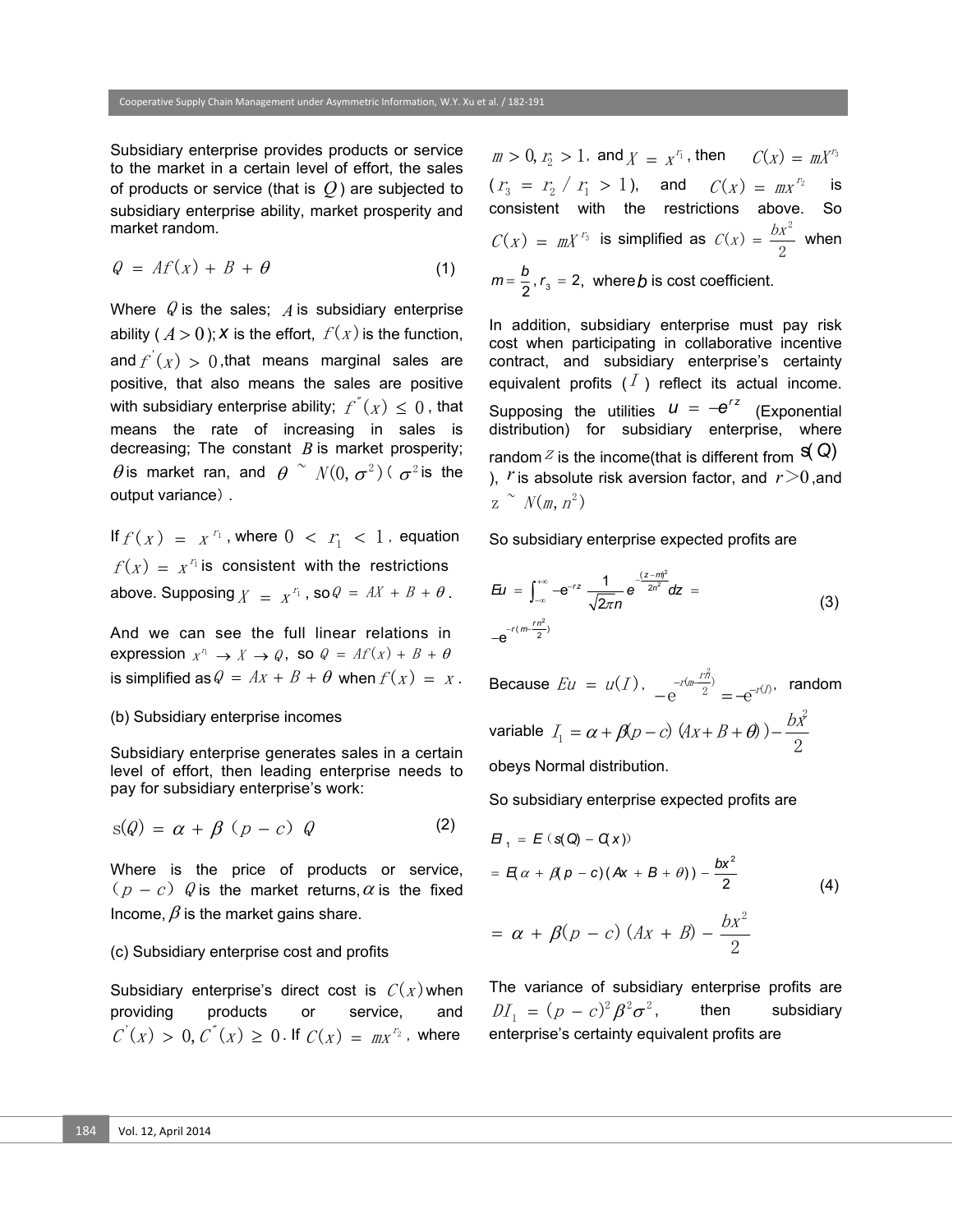$$
I = \alpha + \beta(p - c)(Ax + B) - \frac{bx^{2}}{2}
$$
  
 
$$
-\frac{1}{2}r(p - c)^{2}\beta^{2}\sigma^{2}
$$
 (5)

Where  $r (p - c)^2 \beta^2 \sigma^2 / 2$  is risk cost.

## (2) Leading enterprise utilities

Leading enterprise is risk neutral, and it pays more attention to the market prosperity. According to (a  $(b)(c)$  above, leading enterprise expected utilities is

$$
\mathbf{E} \mathbf{J} = \mathbf{E} (p - c) \mathbf{Q} - \mathbf{s} (\mathbf{Q})
$$
\n
$$
= \mathbf{E} (p - c) \mathbf{Q} - \alpha - \beta (p - c) \mathbf{Q}
$$
\n
$$
= -\alpha + (p - c) (1 - \beta) (Ax + B)
$$
\n(6)

# (3) Leading enterprise agency cost

In the case of asymmetric information, the principal cannot observe the agent's effort. There are two additional kinds of agency cost compared with symmetric information: one is risk cost, another is incentive cost:

$$
R = \frac{1}{2} r(p - c)^2 \beta^2 \sigma^2
$$
 (7)

In the case of symmetric information, leading enterprise risk cost is 0; In the case of asymmetric information, leading enterprise risk cost is

$$
R = \frac{1}{2} r (p - c)^2 \beta^2 \sigma^2
$$
 (8)

Incentive cost refers to the difference between high expected revenue on the condition of symmetric information and low expected revenue on the condition of asymmetric information. That means subsidiary enterprise works harder in case of symmetric information than in case of asymmetric information. So leading enterprise expected utilities will decrease in case of asymmetric information. The difference  $(E \, \mathcal{C})$  ) between expected utilities in case of symmetric information and asymmetric information can be calculated based on the output function ( $E(O) = (p - c)(Ax + B)$ ); the difference  $(E(C_i))$  between subsidiary enterprise cost in case of symmetric information and asymmetric information can be calculated based on the cost function ( $C = \frac{5\pi}{2}$  $C = \frac{bx^2}{2}$ ; at last, leading enterprise agency cost is

$$
TC = R + (E(O_1) - E(C_1))
$$
 (9)

#### *2.2 Establishment of model*

 $S_{\text{-}}$  is the lowest income that subsidiary enterprise requires, and subsidiary enterprise will not participate in collaborative incentive contract when certainty equivalent profits are less than  $S_{-}$ . The contract prerequisite that subsidiary enterprise participate in collaborative incentive contract is

$$
\alpha + \beta(p - c)(Ax + B) - \frac{bx^2}{2}
$$
  

$$
-\frac{1}{2}r(p - c)^2\beta^2\sigma^2 \geq s
$$
 (10)

And cooperative supply chain management model including leading enterprise and subsidiary enterprise is

$$
s.t. \begin{cases}\n\arg \max\{ \alpha + \beta, p - c \} (A\alpha + B) \\
-\frac{1}{2} r (p - c)^2 \beta^2 \sigma^2 - \frac{b \alpha^2}{2}\n\} \\
\alpha + \beta, p - c \} (A\alpha + B) - \frac{b \alpha^2}{2}\n\end{cases} (11)
$$
\n
$$
\begin{cases}\n-\frac{1}{2} r (p - c)^2 \beta^2 \sigma^2 \ge \frac{c}{2}\n\end{cases}
$$

# **3. Solution for cooperative supply chain management model**

## *3.1 Symmetric information*

Leading enterprise can monitor subsidiary enterprise in case of symmetric information, and leading enterprise will not motivate subsidiary enterprise. At the same time, leading enterprise must pay the least for subsidiary enterprise even if the latter wants the most. Based on the game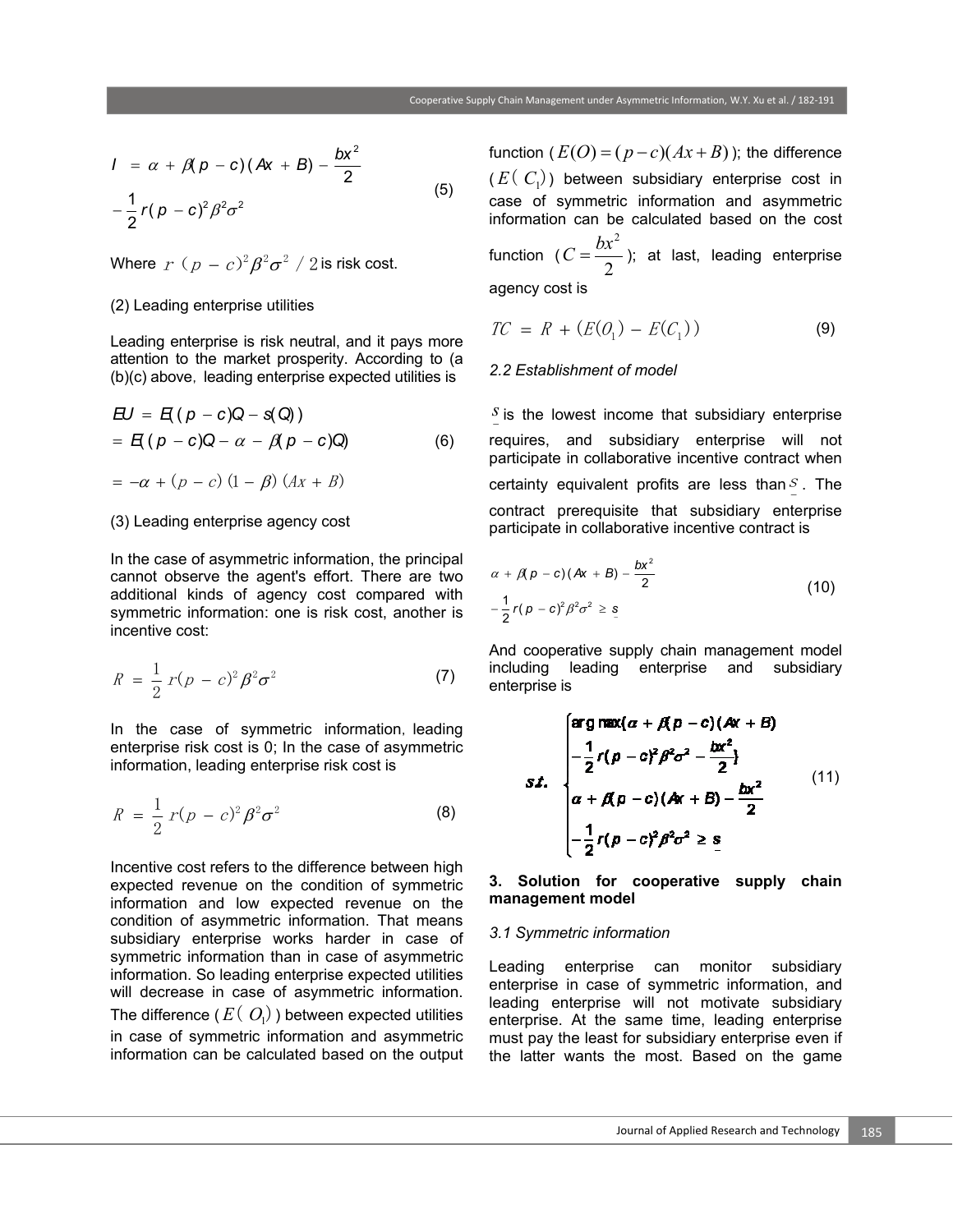relations, subsidiary enterprise will get the lowest in the end  $\binom{S}{-}$ . So cooperative supply chain management model including leading enterprise and subsidiary enterprise is changed as

$$
E(U) = \max\{-\alpha + (1-\beta)(p-c)
$$
  
\n
$$
(\mathbf{Ax} + \mathbf{B})\}
$$
  
\n
$$
\alpha + \beta(p - c) (\mathbf{Ax} + \mathbf{B}) - \frac{bx^{2}}{2}
$$
  
\n
$$
-\frac{1}{2}r(p - c)^{2}\beta^{2}\sigma^{2} = \underline{s}
$$
 (12)

Do differentiation for *x*

$$
\{ \alpha + \beta(p - c)(Ax + B) - \frac{bx^2}{2} - \frac{1}{2}r(p - c)^2\beta^2\sigma^2 - s \} = 0
$$
\n(13)

So

$$
x_1^* = \frac{A\beta(p-c)}{b} \tag{14}
$$

In case of symmetric information, market gains share  $\beta$  cannot be changed whether subsidiary enterprise works hard or not, and leading enterprises will not motivate subsidiary enterprise by gain market share, subsidiary enterprise will get the unchanged revenue in the end.

So

$$
x_1^* \approx x^* = \frac{A(p-c)}{b}, \ \beta_1^* \approx \beta^* = 0 \tag{15}
$$

then

$$
\alpha_1^* \approx \alpha^* = s + \frac{A^2 (p - c)^2}{2b} \tag{16}
$$

# 3.2 Asymmetric information

(1).Leading enterprise expected utilities and subsidiary enterprise expected incomes

In the case of asymmetric information, subsidiary enterprise will try its best to increase *s* when  $(\alpha, \beta)$  is given. And cooperative supply chain management model is reasonable.

Do differentiation for *x*

$$
\{ \alpha + \beta(p - c)(Ax + B) - \frac{bx^{2}}{2} - \frac{1}{2}r(p - c)^{2}\beta^{2}\sigma^{2} \} = 0
$$
\n(17)

So

$$
x = \frac{A\beta(p-c)}{b} \tag{18}
$$

Then leading enterprise takes actions to increase its expected utilities when observing *x*

Do differentiation for  $\beta$ 

$$
\{-\alpha + (1 - \beta)(p - c)(Ax + B)\} = 0 \tag{19}
$$

So

$$
\beta_1 = \frac{A^2 - Bb}{2A^2} \tag{20}
$$

Actually, rational subsidiary enterprise will get *s* at mostly, that is

$$
\alpha + \beta(p - c)(Ax + B) - \frac{bx^2}{2}
$$
  

$$
-\frac{1}{2}r(p - c)^2\beta^2\sigma^2 = s
$$
 (21)

So both subsidiary enterprise and leading enterprise will determine  $\beta$ , and market gain share  $\beta$  is known by leading enterprise and subsidiary enterprise.

Do differentiation for  $\beta$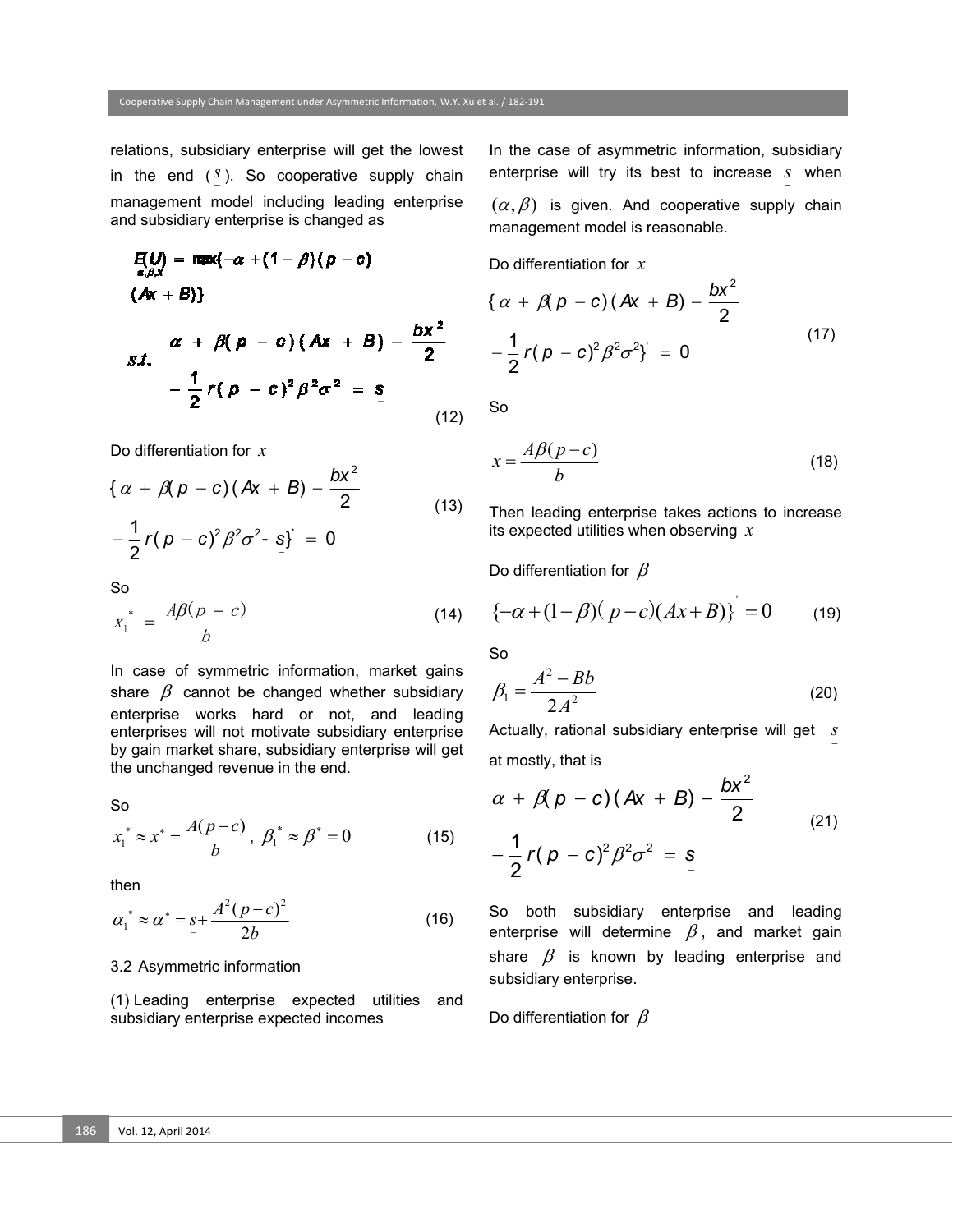$$
\{ \alpha + \beta(\rho - c)(Ax + B) - \frac{bx^2}{2} - \frac{1}{2}r(\rho - c)^2\beta^2\sigma^2 \} = 0
$$
\n(22)

So

$$
\beta_2 = \frac{Bb}{rb\sigma^2 - A^2} \tag{23}
$$

And 
$$
\beta_1 = \beta_2
$$
,  $\beta_1 = \frac{A^2 - Bb}{2A^2}$ ,  $B = \frac{A^2 - 2A^2\beta_1}{b}$ 

So

$$
\beta = \frac{A^2}{A^2 + r b \sigma^2} = \frac{1}{1 + r b \sigma^2 / A^2}
$$
 (24)

$$
\alpha = s + \frac{bx^2}{2} + \frac{1}{2}r(p - c)^2\beta^2\sigma^2
$$
  
-  $\beta(p - c)(Ax + B)$  (25)

Eventually, leading enterprise expected utilities  $(\alpha, \beta)$  is know) are

$$
E(U) = (p - c)(1 - \beta)(Ax + B) - \underline{s} - \frac{bx^{2}}{2}
$$

$$
-\frac{1}{2}r(p - c)^{2}\beta^{2}\sigma^{2} + \beta(p - c)(Ax + B)
$$

$$
=\frac{(p - c)^{2}A^{2}}{2b(1 + rb\sigma^{2}/A^{2})} + (p - c)B - \underline{s}
$$
(26)

And subsidiary enterprise expected incomes  $(\alpha, \beta)$  is know) are

$$
E(s(Q)) = \alpha + \beta (p - c)(Ax + B)
$$
  
=  $s + \frac{bx^2}{2} + \frac{1}{2}r(p - c)^2 \beta^2 \sigma^2$  (27)  
=  $s + \frac{(p - c)^2 A^2}{2b(1 + rb \sigma^2/A^2)}$ 

Subsidiary enterprise expected profits must be *s* whether it works hard or not. Leading

enterprise should motivate subsidiary enterprise by expected incomes instead of expected profits. This paper will discuss subsidiary enterprise expected incomes further.

(2) Leading enterprise agency cost

The optimal effort  $x^* = A p - c$  b and  $x = \beta A p - c$  / *b* are caculatied respectively in case of asymmetric information and symmetric information.

So the output difference for leading enterprise is

$$
E(Q) = (p - c)[(Ax^{*} + B)
$$
  
-(Ax + B)] = 
$$
\frac{(p - c)^{2}r \sigma^{2}}{1 + r b \sigma^{2} / A^{2}}
$$
 (28)

It will cost subsidiary enterprise by  $C = \frac{cm}{2}$  $C = \frac{bx^2}{2}$  when leading enterprise gets the extra output  $2 / 1^2$  $^{2}$   $-^{2}$  $1 + r b \sigma^2$  $(p-c)$  $rb\sigma^2/A$  $(p-c)^2 r$  $\sigma$  $\sigma$  $\overline{+}$  $\frac{(-c)^2r\sigma^2}{2}$ 

In case of asymmetric information and symmetric information, the cost difference for subsidiary enterprise is

$$
E (C_1) = \frac{b}{2} ((x^*)^2 - (x^2)) =
$$
  

$$
(p - c)^2 \frac{2r \sigma^2 + br^2 \sigma^4 / A^2}{2(1 + r b \sigma^2 / A^2)^2}
$$
 (29)

So incentive cost for leading enterprise is

$$
E(L) = E(Q) - E(C1)
$$
  
=  $(p - c)r \sigma^2 \frac{1}{1 + r b \sigma^2 / A^2}$   

$$
-\frac{2 + r b \sigma^2 / A^2}{2(1 + r b \sigma^2 / A^2)^2}]
$$
  
=  $(p - c)r \sigma^2 \frac{r b \sigma^2 / A^2}{2(1 + r b \sigma^2 / A^2)^2}$  (30)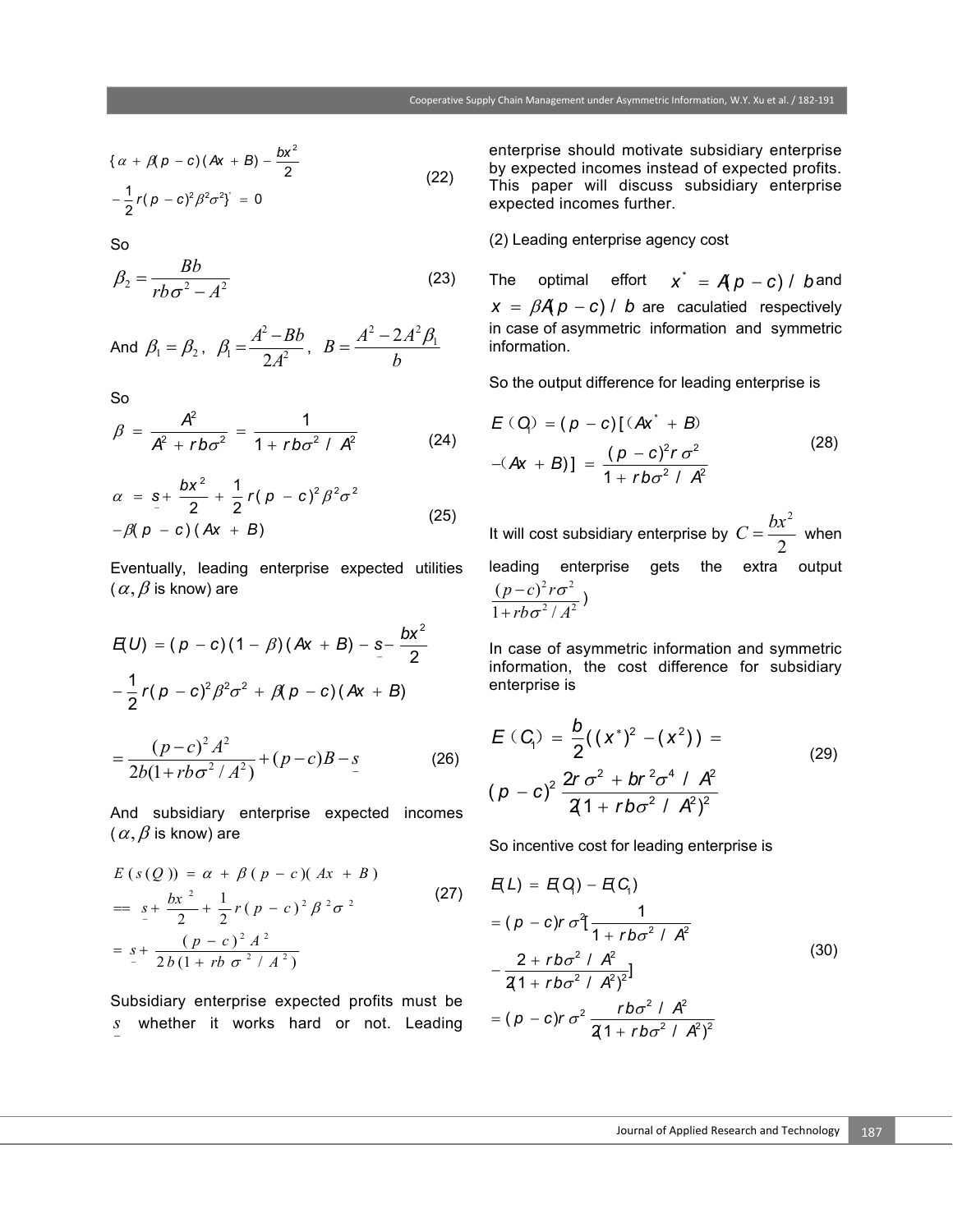And risk cost is:

$$
R = \frac{1}{2}r(p - c)^{2} \beta^{2} \sigma^{2}
$$
  
= 
$$
\frac{r(p - c)^{2} \sigma^{2}}{4(1 + r b \sigma^{2} / A^{2})^{2}}
$$
 (31)

So leading enterprise agency cost is

$$
TC = R + E(L)
$$
  
=  $(p-c)^2 r \sigma^2 \frac{1 + r b \sigma^2 / A^2}{2(1 + r b \sigma^2 / A^2)^2}$  (32)  
=  $(p-c)^2 r \sigma^2 \frac{1}{2(1 + r b \sigma^2 / A^2)}$ 

## **4. Analysis and discussion of model**

In order to make clear of the parameters relations, this paper does mathematical analysis of leading enterprise expected utilities, subsidiary enterprise expected incomes and leading enterprise agency cost  $(A, b, r, B, s, \sigma^2 > 0)$ .

#### *4.1 Analysis of leading enterprise expected utilities*

$$
\frac{\partial E(U)}{\partial A} = (p - c)^2 \frac{A^3 (A^2 + 2rb\sigma^2)}{b(A^2 + rb\sigma^2)^2} > 0
$$
  
( (p - c)<sup>2</sup> > 0, the same below) (33)

It indicates that leading enterprise expected utilities( $E(U)$ ) are positive with subsidiary enterprise ability(*A*).

$$
\frac{\partial E(U)}{\partial b} = (p - c)^2 \frac{-A^4 (A^2 + 2rb\sigma^2)}{2b^2 (A^2 + rb\sigma^2)^2} < 0
$$
 (34)

It indicates that leading enterprise expected utilities  $(E(U))$  are negative with subsidiary enterprise cost coefficient (*b* ).

$$
\frac{\partial E(U)}{\partial r} = (p - c)^2 \frac{-\sigma^2}{2(1 + r b \sigma^2 / A^2)^2} < 0
$$
 (35)

It indicates that leading enterprise expected utilities  $(E(U))$  are negative with subsidiary enterprise absolute risk aversion factor (*r* ).

$$
\frac{\partial E(U)}{\partial B} = p - c > 0, \ \frac{\partial E(U)}{\partial s} = -1 < 0 \tag{36}
$$

It indicates that leading enterprise expected utilities  $(E(U))$  are positive with market prosperity (B); leading enterprise expected utilities  $(E U)$ ) are negative with the lowest requirement of subsidiary enterprise (*s* ).

$$
\frac{\partial E(U)}{\partial \sigma^2} = (p - c)^2 \frac{-A^4 \mathbf{r}}{(A^2 + \mathbf{r} b \sigma^2)^2} < 0 \tag{37}
$$

It indicates that leading enterprise expected utilities( $E(U)$ ) are negative with output variance  $(\sigma^2)$ .

To sum up, leading enterprise expected utilities  $(E(U))$  are positive with subsidiary enterprise ability ( *A* ) and market prosperity( *B* );leading enterprise expected utilities ( $E(U)$ ) are negative with subsidiary enterprise cost coefficient(*b* ), subsidiary enterprise absolute risk aversion factor(*r*),the lowest requirement of subsidiary enterprise( $S\overline{S}$ )and output variance( $\sigma^2$ ).

*4.2 Discussion of subsidiary enterprise expected incomes* 

Subsidiary enterprise expected incomes model  $(E(s(Q)) = s + \frac{(p-c)^2 A^2}{2b(1 + r b \sigma^2 / A^2)}$  $b(1 + r b \sigma^2 / A^2)$  $E(s(Q)) = s + \frac{(p - c)^2 A^2}{2}$ +  $r b\sigma$  $=$   $S+ \frac{(p-c)^2A^2}{2b(1+r b\sigma^2/A^2)}$ ) is similar

with leading enterprise expected utilities model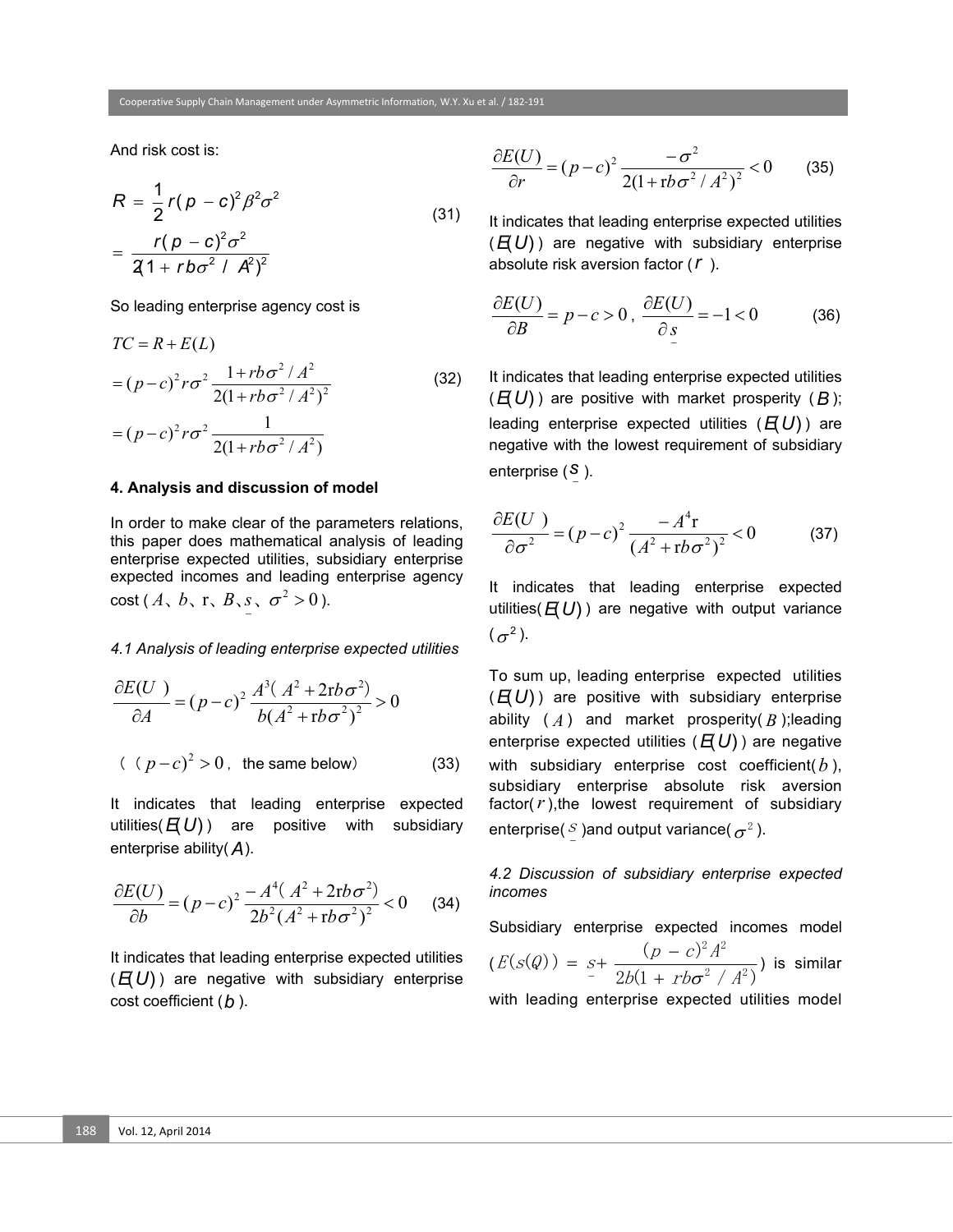$$
(E(U) = \frac{(p-c)^2A^2}{2b(1+rb\sigma^2/A^2)} + (p-c)B - s),
$$

both of which consist of expression  $(p-c)^2$   $A^2/2b(1 + rb\sigma^2/A^2)$ , and based on the analysis above, we can get the results:

subsidiary enterprise expected incomes  $(E \sphericalangle Q)$ ) are positive with subsidiary enterprise ability (*A*); Subsidiary enterprise expected incomes ( $E(S(Q))$ ) are negative with subsidiary enterprise absolute risk aversion factor (*r* ), subsidiary enterprise cost coefficient and output variance( $\sigma^2$ ). Beacause  $\frac{(s(Q))}{2} = 1 > 0$  $\partial$  $\partial$ *s*  $\frac{E(s(Q))}{\sigma}$  = 1 > 0, subsidiary enterprise expected

incomes  $(E(S(Q)))$  are positive with the lowest requirement of subsidiary enterprise ( *s* ).

To sum up, subsidiary enterprise ability ( *A* ), subsidiary enterprise absolute risk aversion factor (*r* ),subsidiary enterprise cost coefficient ( *b* )and output variance  $(\sigma^2)$  (except the lowest requirement of subsidiary enterprise ( *s* ))have the same influence on leading enterprise expected utilities( $E(U)$ ) and subsidiary enterprise expected incomes  $(E \sphericalangle (Q))$ 

*4.3 Analysis of leading enterprise agency cost* 

$$
\frac{\partial TC}{\partial A^2} = (p - c)^2 \frac{r^2 b \sigma^4}{2(A^2 + r b \sigma^2)^2} > 0
$$
 (38)

It indicates that leading enterprise agency cost (*TC*) are positive with subsidiary enterprise ability  $(A^2)$ 

$$
\frac{\partial TC}{\partial b} = (p - c)^2 \frac{-A^2}{2(b + A^2 / r\sigma^2)^2} < 0
$$
 (39)

It indicates that leading enterprise agency cost (*TC*) are negative with subsidiary enterprise cost coefficient (*b* ).

$$
\frac{\partial TC}{\partial r} = (p - c)^2 \frac{\sigma^2}{2(1 + \text{rb}\,\sigma^2/A^2)^2} > 0 \tag{40}
$$

It indicates that leading enterprise agency cost (*TC*) are positive with subsidiary enterprise absolute risk aversion factor (*r* ).

$$
\frac{\partial TC}{\partial \sigma^2} = (p - c)^2 \frac{r}{2(1 + r b \sigma^2 / A^2)^2} > 0 \tag{41}
$$

It indicates that leading enterprise agency cost (*TC*) are positive with output variance ( $\sigma^2$ ).

To sum up, leading enterprise agency cost (*TC* ) are positive with subsidiary enterprise ability  $(A^2)$ , subsidiary enterprise absolute risk aversion factor  $(r)$  and output variance  $(\sigma^2)$ ; leading enterprise agency cost (*TC*) are negative with subsidiary enterprise cost coefficient (*b* ).

To summary, subsidiary enterprise ability  $(A)$ , subsidiary enterprise absolute risk aversion factor (*r* ), subsidiary enterprise cost coefficient (*b* ) and output variance ( $\sigma^2$ ) have the influence on leading enterprise expected utilities  $(E(U))$ , subsidiary enterprise expected incomes  $(E \s, S(Q))$  and leading enterprise agency cost (*TC*); subsidiary enterprise ability  $(A)$ , subsidiary enterprise absolute risk aversion factor (*r* ), subsidiary enterprise cost coefficient (*b* ) and output variance  $(\sigma^2)$  have the same influence on leading enterprise expected utilities ( $E(U)$ ) and subsidiary enterprise expected incomes  $(H S(Q))$ : subsidiary enterprise ability  $(A)$  and subsidiary enterprise cost coefficient  $(b)$  have the same influence on leading enterprise expected utilities  $(E(U))$ , subsidiary enterprise expected incomes ( $E(S(Q))$ ) and leading enterprise agency cost (*TC*) .

Leading enterprise can take on incentive measures to optimize supply chain based on the common factors.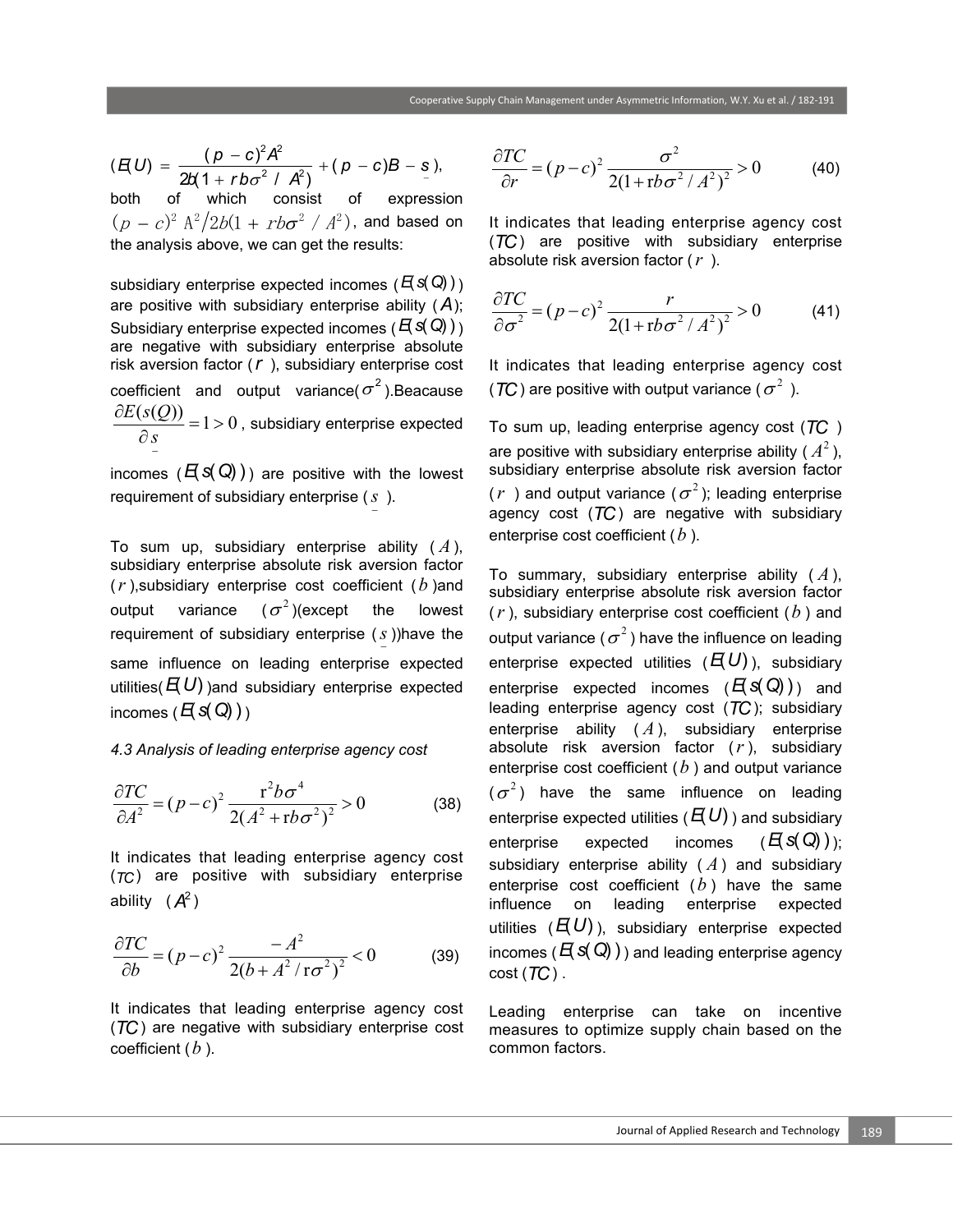# **5. Conclusions**

Under asymmetric information, subsidiary enterprise has first-mover advantage of earning illegal profits with private information; and leading enterprise needs to pay agency cost when monitoring subsidiary enterprise, so subsidiary enterprise intends to earn extra profits; while leading enterprise cannot blindly suppress subsidiary enterprise in order to inhibit subsidiary enterprise of obtaining additional income.

Based on principal-agent, this paper analyses cooperative management problem in supply chain, so the incentive contract model is constructed and solved in the case of symmetric information and asymmetric information. Some important conclusions are obtained: leading enterprise expected utilities  $E(U)$ , subsidiary enterprise expected incomes  $E(s)$  and leading enterprise agency cost  $TC$  are all affected by subsidiary enterprise ability *A*, cost coefficient*b* ,absolute risk aversion factor *r* and output variance  $\sigma^2$  ; **A**, **b** ,  $r$  and  $\sigma^2$  has the same influence on  ${\sf H}(U)$  and  $E(S(Q))$ ; A, b has the same influence on  $E(U)$ ,  $E(S(Q))$  and  $TC$ .

Leading enterprise can take on incentive measures to optimize supply chain management based on the common factors. So we should.

## (1).improve subsidiary enterprise ability

Subsidiary enterprise ability is related to institution, technology, service, scale, capital and culture, etc. So Leading enterprise should give enough support to subsidiary enterprise in above fields. Consequently, leading enterprise agency cost is increased, but leading enterprise expected utilities is improved as well as the healthy development of subsidiary enterprise.

(2) reduce subsidiary enterprise cost coefficient

Similar with subsidiary enterprise ability, subsidiary enterprise cost coefficient is inversed with enterprise scale, staff ability, equipment technology. etc. So Leading enterprise may help

subsidiary enterprise train staff, gain authentication and renovate equipment, etc. Consequently, leading enterprise agency cost is decreased, but both leading enterprise expected utilities and subsidiary enterprise expected incomes are increased, thus subsidiary enterprise tackling with market problems easily.

(3).lower subsidiary enterprise absolute risk aversion

Subsidiary enterprise absolute risk aversion indicates that small enterprise cannot meet with market risks well due to its insufficient capital and ability, thus unwilling deal with risk project. So Leading enterprise can give policy support for subsidiary enterprise, then subsidiary enterprise is motivated to provide products or service to the market in a high level of effort. Consequently, both leading enterprise expected utilities and subsidiary enterprise expected incomes are increased, while leading enterprise agency cost is decreased.

(4) pay attention to market random factors

Market random factors have the same meaning with uncertainties. Leading enterprise needs to keep steady policy, guarantee industry healthy development, and prevent vicious competitions, thus making the SCN (Supply Chain Network) robust.

Consequently, leading enterprise expected utilities as well as subsidiary enterprise expected incomes can be improved largely; Meanwhile, leading enterprise agency cost will be reduced substantially.

In short, based on the detailed analysis of supply chain cooperation problem, the research can provide the comprehensive methodology for cooperative supply chain management.

Of course, like all of the researches, this paper has certain limitations and deficiencies. To guarantee the computability of model, consequently, the cost function is simplified a, and the sales function is simplified as  $Q(x) = \frac{bx^2}{2}$ , and the sales function is simplified as  $Q = Ax + B + \theta$  we should go further study on the hypothesis.